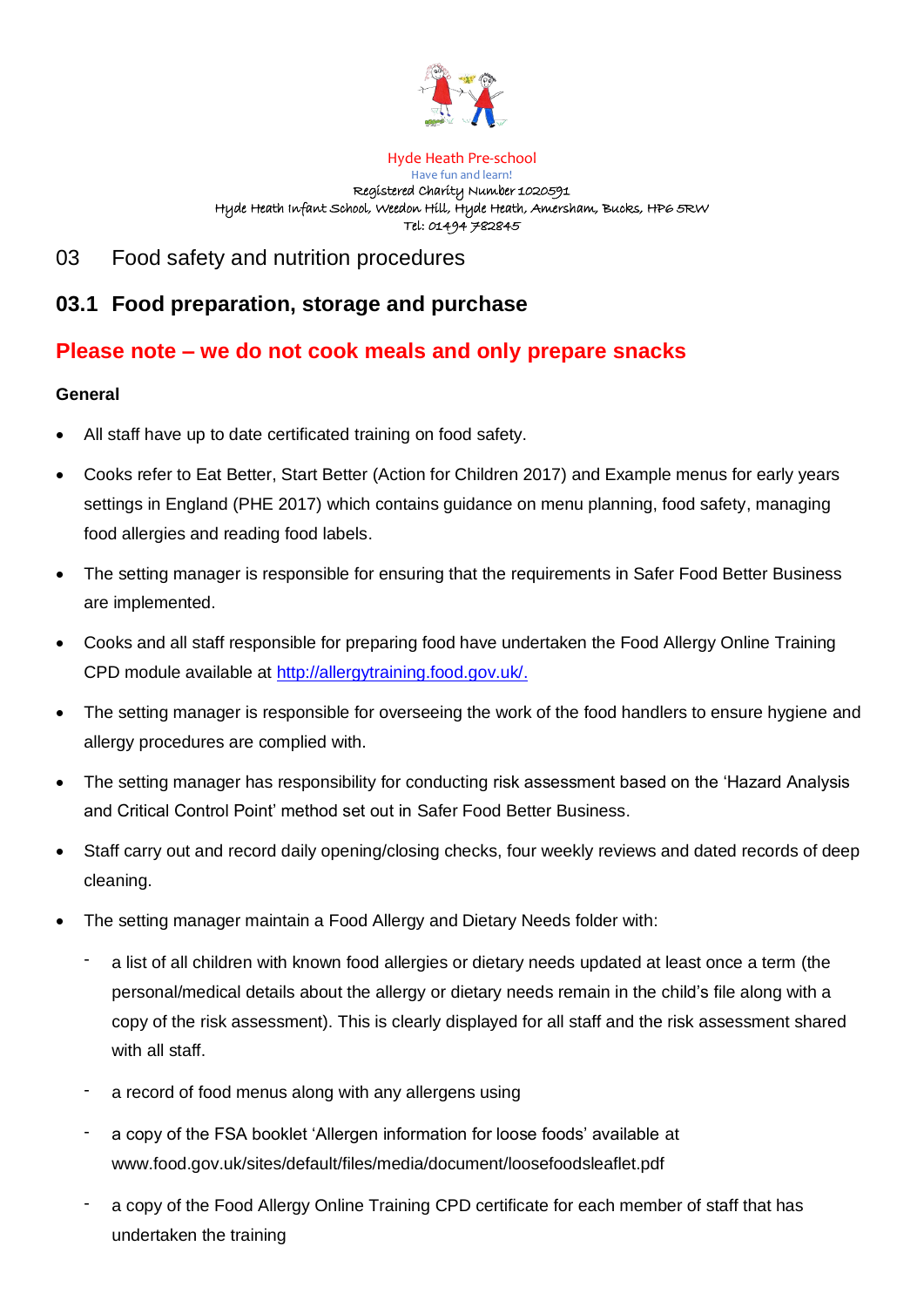The setting manager is responsible for informing the owners/trustees/directors who then reports to Ofsted any food poisoning affecting two or more children looked after on the premises. Notification must be made as soon as possible and within 14 days of the incident.

## **Purchasing and storing food**

- Food is purchased from reputable suppliers.
- Pre-packed food (any food or ingredient that is made by one business and sold by another such as a retailer or caterer) is checked for allergen ingredients and this information is communicated to parents alongside menu information. For example, a meat pie bought at a supermarket or a tin of baked beans or the ingredients for a recipe prepared on site.
- If food that is not pre-packed (described as 'loose food'), such as sandwiches bought from a bakery is served, then allergen information will have been provided by the retailer, this information must then be shared in the same way with parents.
- Parents are requested not to bring food that contains nuts. Staff check packets to make sure they do not contain nuts or nut products.
- Bulk buy is avoided where food may go out of date before use.
- All opened dried food stuffs are stored in airtight containers.
- Dried packaged food is not decanted from packaging into large bins or containers as this prevents monitoring of sell by/use by dates and allergen information.
- Food is regularly checked for sell by/use by dates and any expired items are discarded.
- Bottles and jars are cleaned before returning to the cupboards.
- 'Squeezy' plastic bottles are not used for sauces.
- **EXECT** Items are not stored on the floor; floors are kept clear so they can be easily swept.
- Perishable foods such as dairy produce, meat and fish are to be used the next/same day. Soft fruit and easily perishable vegetables are kept in the fridge at 1- 5 Celsius.
- Packaged frozen food should be used by use by dates.
- Food left over should not be frozen unless it has been prepared for freezing, such as home-made bread or stews. Hot food should be left to cool for up to 1.5 hours and then quickly frozen.
- Freezer containers should be labelled, dated and used within 1-3 months.
- Fridge and freezer thermometers should be in place. Recommended temperatures for fridge 37 degrees Fahrenheit (3 degrees Celsius), and freezers 0 degrees Fahrenheit (-18 degrees Celsius). Temperatures must be checked and recorded daily to ensure correct temperatures are being maintained.
- Freezers are defrosted every 3 months or according to the manufacturer's instructions.
- Meat/fish is stored on lower shelves and in drip-free dishes.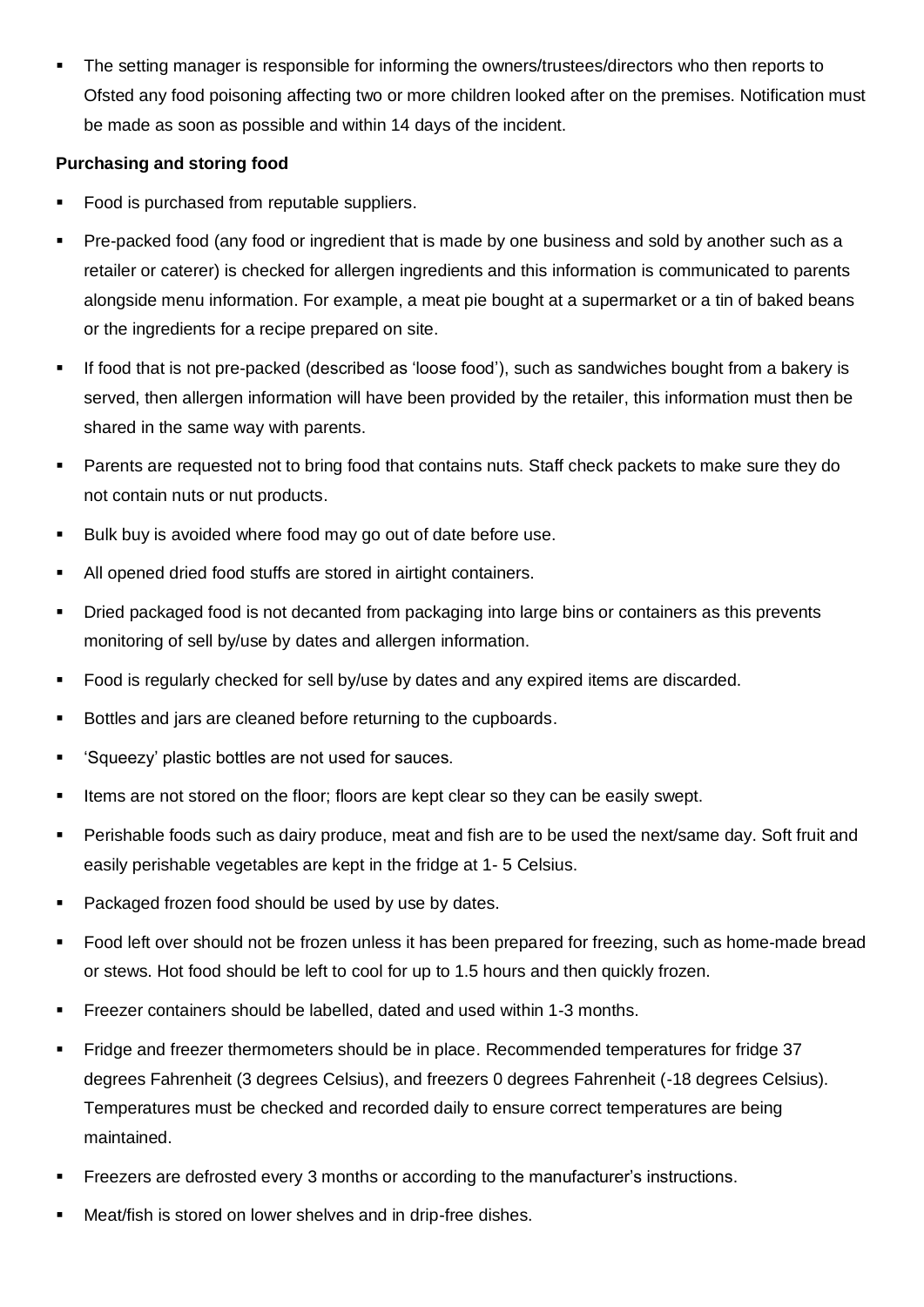- **EXECT FRUIT AND VEGETABLES STATED IS A THE FRIDGE ARE FRIGHT AT A FRIDGE IS A THANGE.** FIGURE THE FIGURE FIGHT OF THIS A FIGURE 15 THIS A FIGURE 15 THIS A FIGURE 15 THIS A FIGURE 15 THIS A FIGURE 15 THIS A FIGURE 15 THIS pests and E.coli contamination.
- Staff's own food or drink should be kept in separate designated area of the fridge; where possible, a fridge should be kept in the staff room to avoid mix ups.
- **EXECT** Items in fridges must be regularly checked to ensure they are not past use by dates.

#### **Preparation of food**

- Food handlers must check the content of food/packets to ensure they do not contain allergens.
- Food allergens must be identified on the menus and displayed for parents.
- Food handlers wash hands and cover any cuts or abrasions before handling food.
- Separate boards and knives are used for chopping food, usually colour coded.
- Raw and cooked foods are prepared separately.
- All vegetables and fruit are washed before preparing.
- Food left out is covered, for example when cooling down.
- Frozen meat, fish and prepared foods are thawed properly before cooking.
- Where a microwave is used, food is cooked according to manufacturer's instructions. Generally, it is not used to heat children's food and never used to heat babies' bottles.
- Microwaved food is left to stand for a few minutes before serving.
- A food probe is used to check temperature of food, including where heated in a microwave; it is checked in a number of places to avoid 'hot spots'.
- Food is cooked in time for serving and is not prepared in advance of serving times.
- Hot cupboards or ovens are not used to keep food warm.
- Potatoes and vegetables are peeled when needed, not in advance and left in water.
- Food prepared and cooked for different religious dietary needs and preferences, such as Halal or Kosher meat is cooked in separate pans and served separately.
- Food cooked for vegetarians does not come into contact with meat or fish or products.
- Food cooked and prepared for children with specific dietary needs is cooked in separate pans and served separately.
- A separate toaster is kept and used for children with a wheat or gluten allergy.
- Food prepared for children with dietary needs and preferences is clearly labelled and every effort is made to prevent cross-contamination.
- Raw eggs are not to be given in any form, such as mousse or mayonnaise.
- When given to children, eggs are fully cooked.